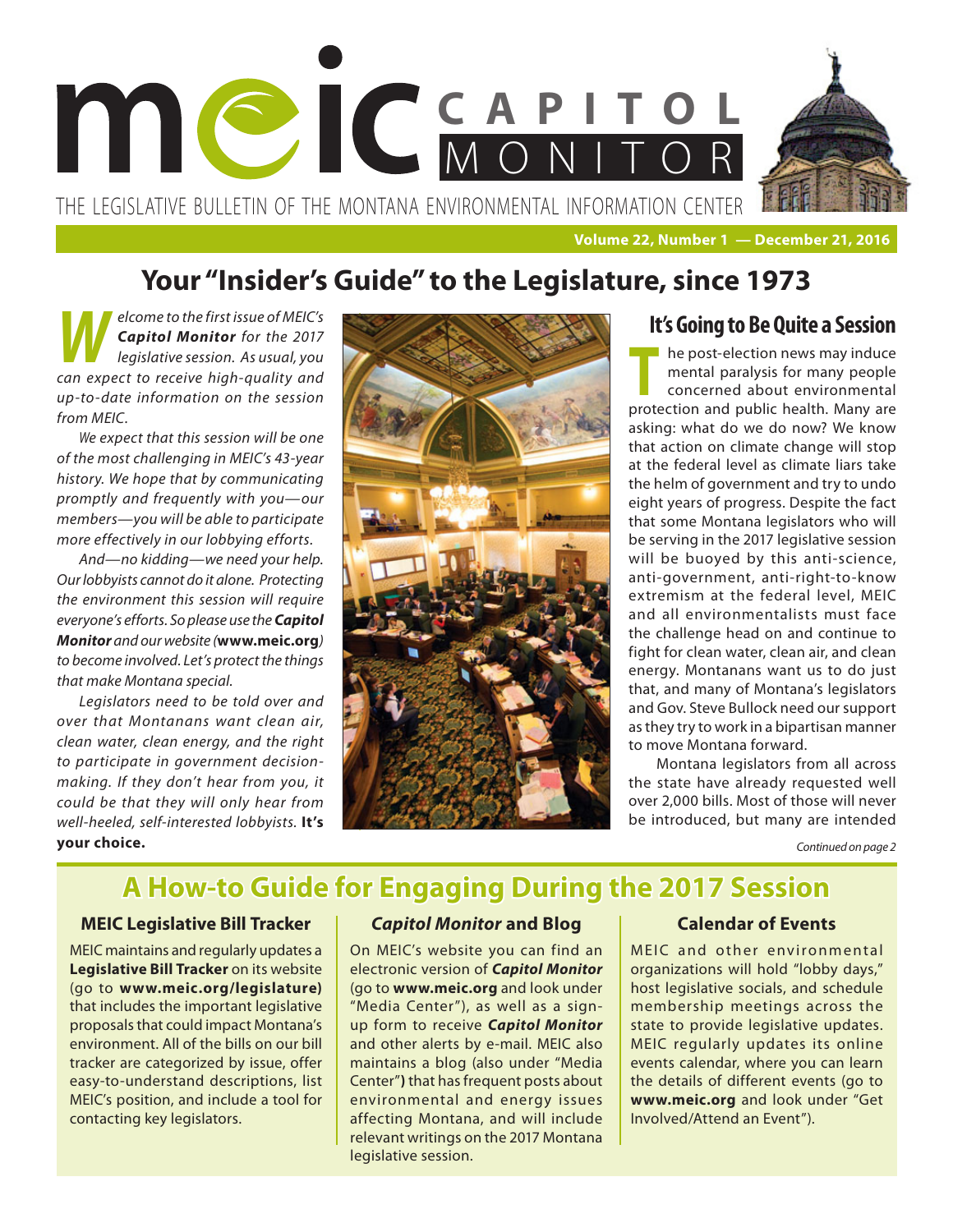to weaken important environmental protections, for example, so that the Smith River mine and new and expanded coal mines can be developed regardless of their impact on water quality and the global climate. Clean energy is a bipartisan issue that lowers electricity bills and brings much needed revenue to communities across the state. MEIC will work on climate change and encouraging the transition away from coal, as well as on many other issues such as land use planning, air quality, oil and gas pollution, protecting constitutional rights, and much more.

MEIC will need the help of all of its members and supporters. We will make it easy for you:

## **MEIC's Legislative Roadshow!**

MEIC's legislative roadshow is coming to a town near you! Plan on attending one of our meetings, and get the latest information on legislative happenings and how you can make a difference in the 2017 session!

## **Kalispell, January 5th at 6:30 PM**

The law office of McGarvey, Heberling, Sullivan & Lacey, 345 1st Avenue E.

### **Helena, January 9th at 7:00 PM**

Lewis and Clark Library, 120 S Last Chance Gulch

## **Billings, January 11th at 7:00 PM**

Billings Public Library, 510 N. **Broadway** 

## **Bozeman, January 18th at 7:30 PM**

Bozeman Public Library, 626 E Main Street

**Great Falls, January 24th at 6:30 PM**

Great Falls Public Library, 301 2nd Avenue N.

**Missoula, January 31st at 7:00 PM** Missoula Public Library, 301 E Main Street

• sending periodic newsletters updating you on happenings at the Capitol;

. . . . . . . . . . . . . .

- • constantly updating our website so you can know day-to-day what is going on and what you can do;
- working with other organizations to organize citizen lobby days, not only to teach you how to talk to legislators, but directing you to what most needs doing on that particular day;
- sending alerts asking for quick action from you, whether it is a telephone call or an e-mail message;
- letting you know about legislative hearings you can at tend and testify at (it can feel good to give legislators a piece of your mind once in a while); and
- • making maximum use of both traditional and social media to publicize our issues and concerns.

In short, there will be many ways to become involved and help protect Montana's environment. Please plan on participating. MEIC and the environment need you now, more than ever.

## **Attend a Lobby Day!**

MEIC invites you to join us and other environmental interests at one of our Citizen Lobby Days. We will help guide you through the steps you need to talk effectively to your legislators about issues that matter to you. Please sign up for a citizen lobby day and let us help you protect the environment. Plan to attend one or all. The first one will be held on January 26th.

## *Save this Newsletter*

While the information in this newsletter will all be available on our web site (**www.meic.org**) it will not all be repeated in future issues. Please put this issue in some prominent place on your refrigerator or in your "TO DO" pile, so that you can refer to it in the future.

# **LEADERSHIP OF THE 65TH LEGISLATURE**

## **Officers of the Senate**

**President:** Scott Sales, *R-Bozeman*

**President Pro Tempore:** Bob Keenan, *R-Bigfork*

**Majority Leader:** Fred Thomas, *R-Stevensville*

**Majority Whips:** Mark Blasdel, *R-Kalispell,*  Ed Buttrey*, R-Great Falls,* Cary Smith, *R-Billings*

**Minority Leader:** Jon Sesso, *D-Butte*

**Minority Whips:** Tom Facey, *D-Missoula,*  JP Pomnichowski*, D-Bozeman*

## **Officers of the House of Representatives**

**Speaker:** Austin Knudsen, *R-Culbertson*

**Speaker Pro Tempore:** Greg Hertz, *R-Polson*

> **Majority Leader:** Ron Ehli, *R-Hamilton*

**Majority Whips:** Seth Berglee, *R-Joliet,* Alan Doane, *R-Bloomfield*, Theresa Manzella, *R-Hamilton,* Brad Tschida, *R-Missoula*

**Minority Leader:** Jenny Eck, *D-Helena*

**Minority Caucus Chair:** Tom Woods, *D-Bozeman*

**Minority Whips:** Nate McConnell, *D-Missoula,* Shane Morigeau, *D-Missoula,* Casey Schreiner, *D-Great Falls*

## CAPITOL MONITOR

**Capitol Monitor** is a publication of the Montana Environmental Information Center designed to keep our members informed about environmental issues at the Montana legislature.

**MEIC President:** Robert Gentry **MEIC Executive Director:** James Jensen



P.O. Box 1184, Helena, MT 59624 Phone (406)443-2520 FAX (406)443-2507

**meic@meic.org • www.meic.org**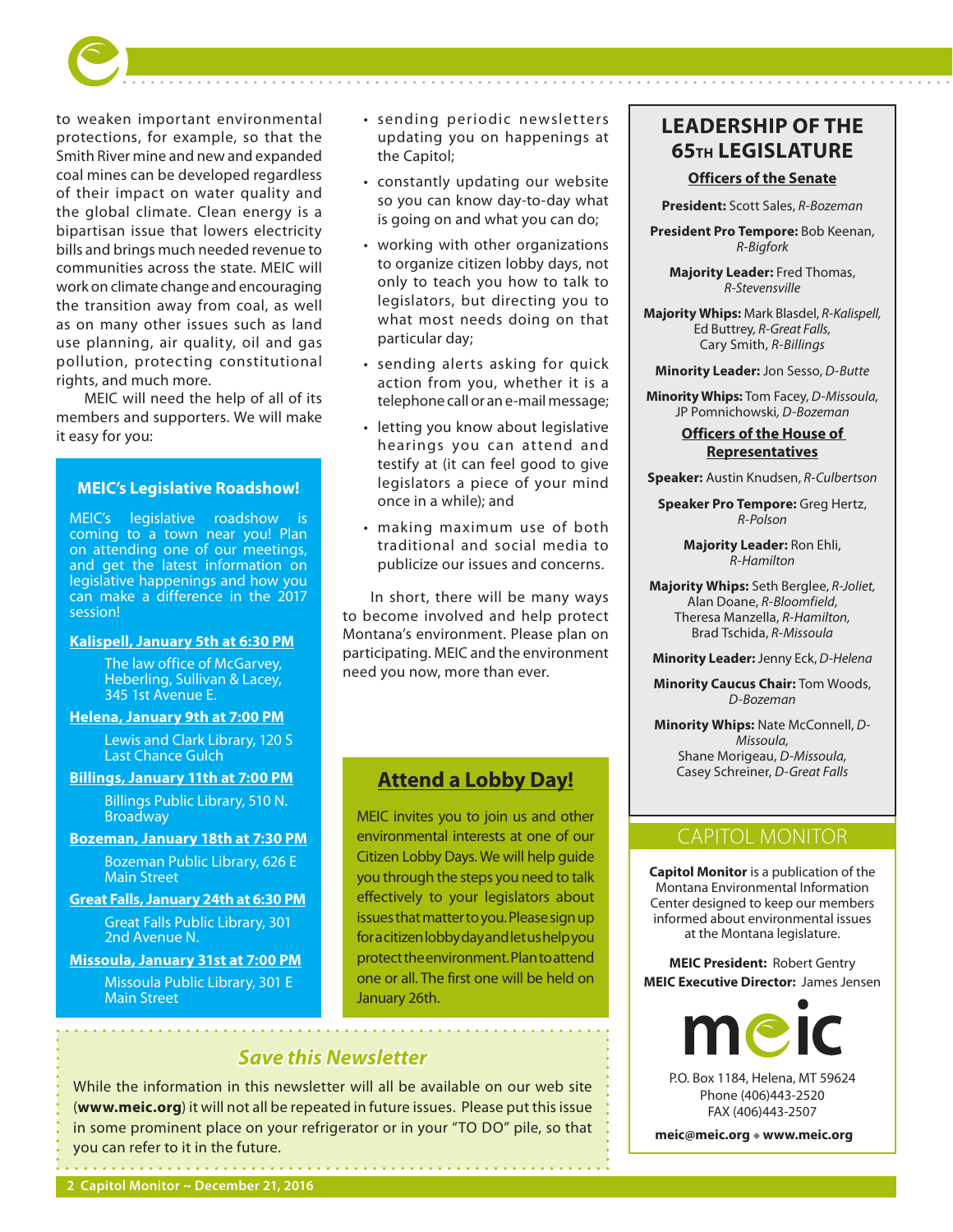# **2017 Senate Committees***\** **2017 House Committees***\**

### **Natural Resources**

*MWF, 3 pm, Room 303* **Chair:** Chas Vincent *(R-Libby)* **Vice Chair:** Jeffrey Welborn *(R-Dillon)* **Vice Chair:** Jill Cohenour *(D-East Helena)* Duane Ankney *(R-Colstrip)* Dick Barrett *(D-Missoula)* Pat Connell *(R-Hamilton)* Jennifer Fielder *(R-Thompson Falls)* Jedediah Hinkle *(R-Belgrade)* Mary McNally *(D-Billings)* Mike Phillips *(D-Bozeman)* JP Pomnichowski *(D-Bozeman)* Tom Richmond *(R-Billings)* **Secretary:** Laura Evilsizer, *(406)* 444-4610

### **Energy and Telecommunications**

*Tu/Th, 3 pm, Room 317* **Chair:** Duane Ankney *(R-Colstrip)* **Vice Chair:** Pat Connell *(R-Hamilton)* **Vice Chair:** Cynthia Wolken *(D-Missoula)* Dick Barrett *(D-Missoula)* Mark Blasdel *(R-Kalispell)* Doug Kary *(R-Billings)* Sue Malek *(D-Missoula)* Mary McNally *(D-Billings)* Keith Regier *(R-Kalispell)* Tom Richmond *(R-Billings)* Jason Small *(R-Busby)* Gene Vuckovich *(D-Anaconda)* **Secretary:** Charlene Devine, *(406)* 444-1619

### **LocalGovernment** *MWF, 3 pm, Room 405*

**Chair:** Roger Webb *(R-Billings)* **Vice Chair:** Mike Lang *(R-Malta)* **Vice Chair:** Gene Vuckovich *(D-Anaconda)* Ed Buttrey *(R-Great Falls)* Steve Fitzpatrick *(R-Great Falls)*

Terry Gauthier *(R-Helena)* Brian Hoven *(R-Great Falls)* Margie MacDonald *(D-Billings)* Jon Sesso *(D-Butte)* **Secretary:** Jamie Wilson, (406) 444-7363

## **JUDICIARY**

*M-F, 8 am, Room 303* **Chair:** Keith Regier *(R-Kalispell)* **Vice Chair:** Jennifer Fielder *(R-Thompson Falls)* **Vice Chair:** Diane Sands *(D-Missoula)* Jen Gross *(D-Billings)* Steve Hinebauch *(R-Wibaux)* Jedediah Hinkle *(R-Bozeman)* Margie MacDonald *(D-Billings)* Mary Sheehy Moe *(D-Great Falls)* Scott Sales *(R-Bozeman)* Nels Swandal *(R-Livingston)* Chas Vincent *(R-Libby)* **Secretary:** Pam Schindler, *(406)* 444-4618

### **Fish and Game**

444-4610

*Tu/Th, 3 pm, Room 422* **Chair:** Jennifer Fielder *(R-Thompson Falls)* **Vice Chair:** Jedediah Hinkle *(R-Belgrade)* **Vice Chair:** Mike Phillips *(D-Bozeman)* Jill Cohenour *(D-East Helena)* Tom Facey *(D-Missoula)* Steve Hinebauch *(R-Wibaux)* David Howard *(R-Park City)* Edie McClafferty *(D-Butte)* Cary Smith *(R-Billings)* Chas Vincent *(R-Libby)* Jeffrey Welborn *(R-Billings)* **Secretary:** Laura Evilsizer, *(406)*

*\*This is only a partial list.*

### **Natural Resources**

*MWF, 3 pm, Room 172* **Chair:** Kerry White *(R-Bozeman)* **Vice Chair:** Theresa Manzella *(R-Hamilton)* **Vice Chair:** Zach Brown *(D-Bozeman)* Kim Abbott *(D-Helena)* Bob Brown *(R-Thompson Falls)* Virginia Court *(D-Billings)* Willis Curdy *(D-Missoula)* Ross Fitzgerald *(R-Fairfield)* John Fleming *(D-St. Ignatius)* Kelly Flynn *(R-Townsend)* Wylie Galt *(R-Martinsdale)* Steve Gunderson *(R-Libby)* Dale Mortensen *(R-Billings)* Mark Noland *(R-Bigfork)*

Jonathan Windy Boy *(R-Box Elder)* **Secretary:** Lexi Goble, *(406)*

444-4185 **Federal Relations, Energy,** 

## **and Telecommunications**

*MWF, 3 pm, Room 172* **Chair:** Daniel Zolnikov

*(R-Billings)* **Vice Chair:** Derek Skees *(R-Kalispell)*

**Vice Chair:** Denise Hayman *(D-Bozeman)*

Laurie Bishop *(D-Livingston)* Geraldine Custer *(R-Forsyth)* Adam Hertz *(R-Missoula)* Austin Knudsen *(R-Culbertson)* Casey Knudsen *(R-Malta)* Nate McConnell *(D-Missoula)* Shane Morigeau *(D-Missoula)* James O'Hara *(R-Fort Benton)* Andrea Olsen *(D-Missoula)* Zac Perry *(D-Hungry Horse)* Alan Redfield *(R-Livingston)* Adam Rosendale *(R-Billings)* Sharon Stewart-Peregoy *(D-Crow Agency)* **Secretary:** Sydney Kessel, *(406)* 444-1513

### **LocalGovernment**

*Tu/Th, 3 pm, Room 172* **Chair:** Edward Greef *(R-Florence)* **Vice Chair:** Forrest Mandeville *(R-Columbus)* **Vice Chair:** Kathy Swanson *(D-Anaconda)* Kim Abbott *(D-Missoula)* Laurie Bishop *(D-Livingston)* Amanda Curtis *(D-Butte)* Geraldine Custer *(R-Forsyth)* Mary Ann Dunwell *(D-Helena)* Dave Fern *(D-Whitefish)* Ross Fitzgerald *(R-Fairfield)* Frank Garner *(R-Kalispell)* Bruce Grubbs *(R-Bozeman)* Steve Gunderson *(R-Libby)* Denise Hayman *(D-Bozeman)* Adam Hertz *(R-Missoula)* Jessica Karjala *(D-Billings)* Kathy Kelker *(D-Billings)* Steve Lavin *(R-Kalispell)* Derek Skees *(R-Kalispell)* Jeremy Trebas *(R-Great Falls)* Barry Usher *(R-Billings)* Susan Webber *(D-Browning)* Daniel Zolnikov *(R-Great Falls)* **Secretary**: Andrew Watne, *(406)* 444-4467

### **JUDICIARY** *M-F, 8 am, Room 137*

**Chair:** Alan Doane *(R-Bloomfield)* **Vice Chair:** Seth Berglee *(R-Joliet)* **Vice Chair:** Virginia Court *(D-Billings)* Laurie Bishop *(D-Livingston)* Bob Brown *(R-Thompson Falls)* Jenny Eck *(D-Helena)* Bill Harris *(R-Winnett)* Ellie Boldman Hill *(D-Missoula)* Kathy Kelker *(D-Billings)* Casey Knudsen *(R-Malta)*

### Theresa Manzella *(R-Hamilton)* Nate McConnell *(D-Missoula)* Shane Morigeau *(D-Missoula)* Dale Mortensen *(R-Billings)* Zac Perry *(D-Bozeman)* Matt Regier *(R-Kalispell)* Lola Sheldon-Galloway *(R-Great Falls)* Barry Usher *(R-Billings)* Kirk Wagoner *(R-Montana City)* **Secretary:** Sara Fleming, *(406)* 444-4709

CAPITOL MONITOR

### **Fish, Wildlife, and Parks** *Tu/Th, 3 pm, Room 152*

**Chair:** Kelly Flynn *(R-Townsend)* **Vice Chair:** Bob Brown *(R-Vice Chair)* **Vice Chair:** Bridget Smith *(D-Wolf Point)* Zach Brown *(D-Bozeman)* Virginia Court *(D-Billings)* Wylie Galt *(R-Martinsdale)* Tom Jacobson *(D-Great Falls)* George Kipp III *(D-Heart Butte)* Casey Knudsen *(R-Malta)* Denley Loge *(R-Saint Regis)* Jean Price *(D-Great Falls)* Matt Regier *(R-Kalispell)* Adam Rosendale *(R-Billings)* Ray Shaw *(R-Sheridan)* Sharon Stewart-Peregoy *(D-Crow Agency)* Sue Vinton *(R-Billings)* Tom Welch *(R-Billings)* Kerry White *(R-Bozeman)* **Secretary:** Jessica Riffel, *(406)* 444-4877

### *\*This is only a partial list.*

**How to Contact Your Legislators**

**If you do not know who your legislators are, you can search by zip code on Project Vote Smart's website: www.votesmart.org**

### **By computer:**

MEIC will regularly offer ways to contact legislators via our 2017 legislative session page and online bill tracker: **http://meic.org/legislature**

MEIC also maintains a list of legislators and contact information at: **http://meic.org/issues/2017 montana-legislature/legislators/**

### **By telephone:**

To leave a message for your legislator or for session information, call **(406) 444-4800** between 7:30 a.m. and 5:00 p.m. Monday through Friday, and 8 a.m. until adjournment on Saturday. You may need to be patient; the line has been understaffed in previous years.

## **By mail:**

Montana Senate P.O. Box 200500 Helena, MT 59620

Montana House of Representatives P.O. Box 200400 Helena, MT 59620